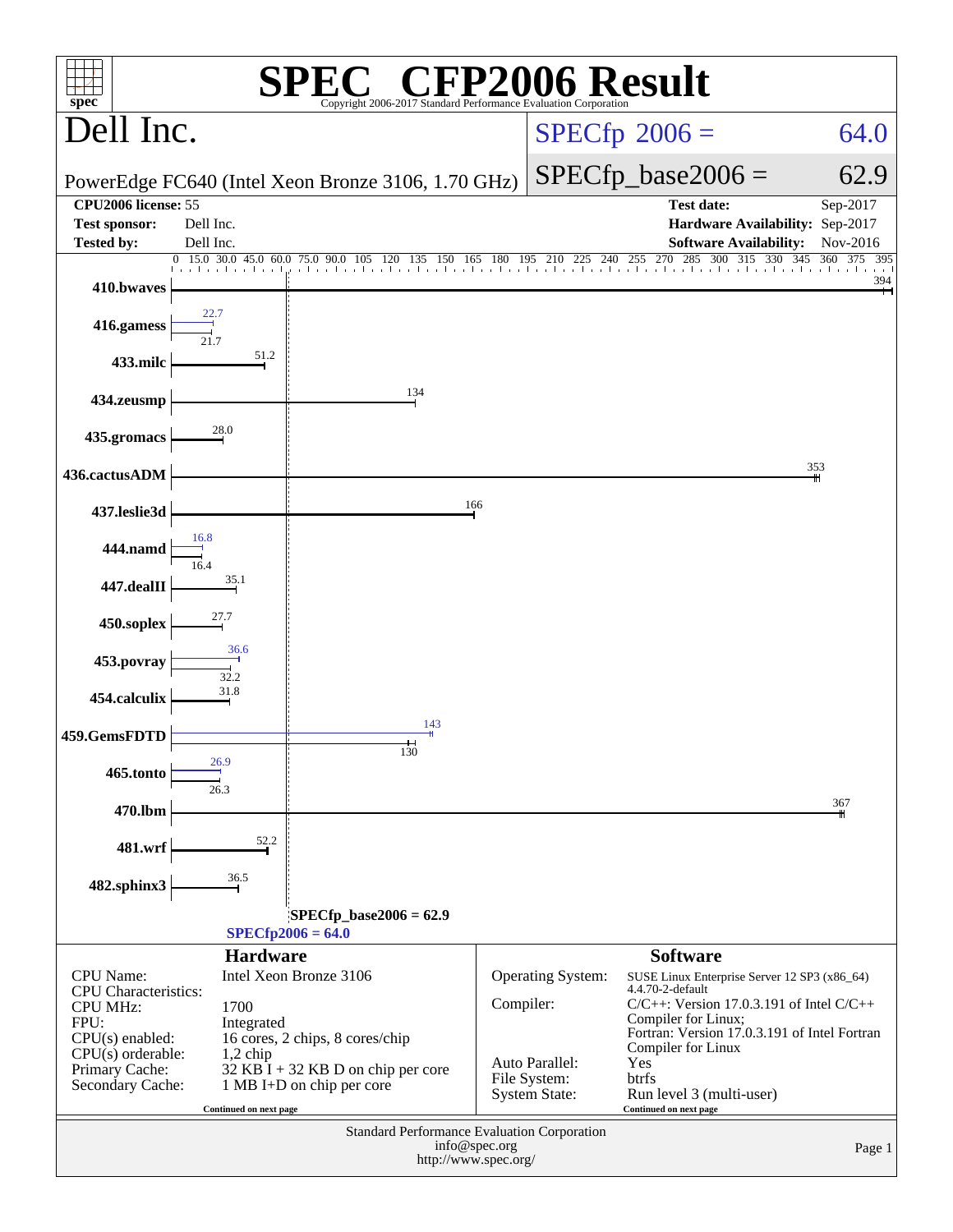| T T T<br>spec <sup>®</sup>                                                                                                                                                                                                                                                                                             |                                                                  |            |                |              |                |       |                |              |                |                               |                |              |
|------------------------------------------------------------------------------------------------------------------------------------------------------------------------------------------------------------------------------------------------------------------------------------------------------------------------|------------------------------------------------------------------|------------|----------------|--------------|----------------|-------|----------------|--------------|----------------|-------------------------------|----------------|--------------|
| Dell Inc.                                                                                                                                                                                                                                                                                                              |                                                                  |            |                |              |                |       | $SPECfp2006 =$ |              |                |                               | 64.0           |              |
| $SPECfp\_base2006 =$<br>PowerEdge FC640 (Intel Xeon Bronze 3106, 1.70 GHz)                                                                                                                                                                                                                                             |                                                                  |            |                |              |                |       | 62.9           |              |                |                               |                |              |
|                                                                                                                                                                                                                                                                                                                        | CPU <sub>2006</sub> license: 55<br><b>Test date:</b><br>Sep-2017 |            |                |              |                |       |                |              |                |                               |                |              |
| Dell Inc.<br>Hardware Availability: Sep-2017<br><b>Test sponsor:</b>                                                                                                                                                                                                                                                   |                                                                  |            |                |              |                |       |                |              |                |                               |                |              |
| <b>Tested by:</b>                                                                                                                                                                                                                                                                                                      | Dell Inc.                                                        |            |                |              |                |       |                |              |                | <b>Software Availability:</b> |                | Nov-2016     |
| L3 Cache:<br>11 MB I+D on chip per chip<br><b>Base Pointers:</b><br>64-bit<br>Peak Pointers:<br>32/64-bit<br>Other Cache:<br>None<br>Other Software:<br>None<br>Memory:<br>192 GB (12 x 16 GB 2Rx8 PC4-2666V-R, running at<br>$2133 \text{ MT/s}$<br>Disk Subsystem:<br>1 x 960 GB SATA SSD<br>Other Hardware:<br>None |                                                                  |            |                |              |                |       |                |              |                |                               |                |              |
| <b>Results Table</b>                                                                                                                                                                                                                                                                                                   |                                                                  |            |                |              |                |       |                |              |                |                               |                |              |
|                                                                                                                                                                                                                                                                                                                        |                                                                  |            | <b>Base</b>    |              |                |       |                |              | <b>Peak</b>    |                               |                |              |
| <b>Benchmark</b>                                                                                                                                                                                                                                                                                                       | <b>Seconds</b>                                                   | Ratio      | <b>Seconds</b> | <b>Ratio</b> | <b>Seconds</b> | Ratio | <b>Seconds</b> | <b>Ratio</b> | <b>Seconds</b> | <b>Ratio</b>                  | <b>Seconds</b> | <b>Ratio</b> |
| 410.bwaves                                                                                                                                                                                                                                                                                                             | 34.4                                                             | 395        | 34.5           | 394          | 34.8           | 390   | 34.4           | 395          | 34.5           | 394                           | 34.8           | 390          |
| 416.gamess                                                                                                                                                                                                                                                                                                             | 901                                                              | 21.7       | 900            | 21.7         | 900            | 21.8  | 861            | 22.7         | 861            | 22.7                          | 861            | 22.7         |
| 433.milc                                                                                                                                                                                                                                                                                                               | 179                                                              | 51.2       | 179            | 51.3         | 181            | 50.7  | 179            | 51.2         | 179            | 51.3                          | 181            | 50.7         |
| 434.zeusmp                                                                                                                                                                                                                                                                                                             | 68.1                                                             | 134        | 68.1           | 134          | 68.2           | 133   | 68.1           | 134          | 68.1           | 134                           | 68.2           | 133          |
| 435.gromacs                                                                                                                                                                                                                                                                                                            | 255                                                              | 28.0       | 254            | 28.1         | 255            | 28.0  | 255            | 28.0         | 254            | 28.1                          | 255            | 28.0         |
| 436.cactusADM                                                                                                                                                                                                                                                                                                          | 33.9                                                             | 352        | 33.9           | 353          | 33.7           | 355   | 33.9           | 352          | 33.9           | 353                           | 33.7           | 355          |
| 437.leslie3d                                                                                                                                                                                                                                                                                                           | 56.8                                                             | 166        | 56.8           | 166          | 56.8           | 165   | 56.8           | <b>166</b>   | 56.8           | 166                           | 56.8           | 165          |
| 444.namd                                                                                                                                                                                                                                                                                                               | 488                                                              | 16.4       | 488            | 16.4         | 488            | 16.4  | 476            | <b>16.8</b>  | 477            | 16.8                          | 476            | 16.8         |
| 447.dealII                                                                                                                                                                                                                                                                                                             | 326                                                              | 35.1       | 326            | 35.1         | <u>326</u>     | 35.1  | 326            | 35.1         | 326            | 35.1                          | 326            | 35.1         |
| 450.soplex                                                                                                                                                                                                                                                                                                             | 303                                                              | 27.6       | 300            | 27.8         | 301            | 27.7  | 303            | 27.6         | 300            | 27.8                          | 301            | 27.7         |
| 453.povray                                                                                                                                                                                                                                                                                                             | 165                                                              | 32.2       | 165            | 32.2         | 165            | 32.2  | 145            | 36.6         | 146            | 36.5                          | 144            | 36.9         |
| 454.calculix                                                                                                                                                                                                                                                                                                           | 260                                                              | 31.7       | 260            | 31.8         | 260            | 31.8  | 260            | 31.7         | <b>260</b>     | 31.8                          | 260            | 31.8         |
| 459.GemsFDTD                                                                                                                                                                                                                                                                                                           | 81.6                                                             | <b>130</b> | 82.1           | 129          | 79.5           | 133   | 74.3           | 143          | 74.3           | 143                           | 75.1           | 141          |
| 465.tonto                                                                                                                                                                                                                                                                                                              | 375                                                              | 26.2       | 374            | 26.3         | 374            | 26.3  | 366            | 26.8         | 366            | 26.9                          | 366            | 26.9         |
| 470.1bm                                                                                                                                                                                                                                                                                                                | 37.5                                                             | 366        | 37.3           | 368          | 37.4           | 367   | 37.5           | 366          | 37.3           | 368                           | 37.4           | 367          |
| 481.wrf                                                                                                                                                                                                                                                                                                                | 214                                                              | 52.1       | 214            | 52.2         | 212            | 52.6  | 214            | 52.1         | 214            | 52,2                          | 212            | 52.6         |
| 482.sphinx3                                                                                                                                                                                                                                                                                                            | 540                                                              | 36.1       | 534            | 36.5         | 534            | 36.5  | 540            | 36.1         | 534            | 36.5                          | 534            | 36.5         |
| Results appear in the order in which they were run. Bold underlined text indicates a median measurement.                                                                                                                                                                                                               |                                                                  |            |                |              |                |       |                |              |                |                               |                |              |

#### **[Operating System Notes](http://www.spec.org/auto/cpu2006/Docs/result-fields.html#OperatingSystemNotes)**

Stack size set to unlimited using "ulimit -s unlimited"

#### **[Platform Notes](http://www.spec.org/auto/cpu2006/Docs/result-fields.html#PlatformNotes)**

 BIOS settings: Sub NUMA Cluster disabled Virtualization Technology disabled System Profile set to Custom CPU Performance set to Maximum Performance C States set to Autonomous C1E disabled Energy Efficient Turbo disabled Uncore Frequency set to Dynamic

Continued on next page

Standard Performance Evaluation Corporation [info@spec.org](mailto:info@spec.org) <http://www.spec.org/>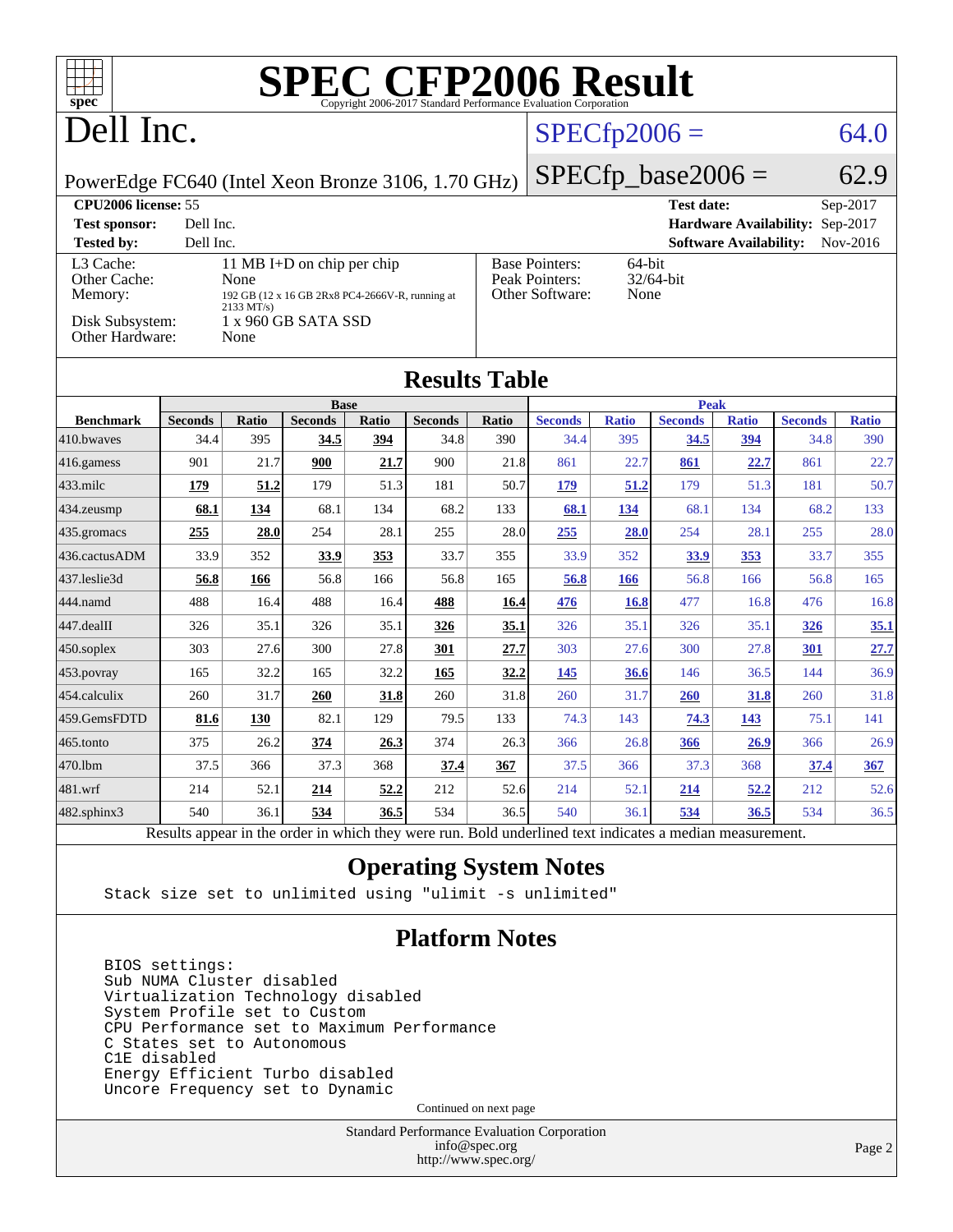# **[SPEC CFP2006 Result](http://www.spec.org/auto/cpu2006/Docs/result-fields.html#SPECCFP2006Result)**

# Dell Inc.

 $SPECTp2006 = 64.0$ 

PowerEdge FC640 (Intel Xeon Bronze 3106, 1.70 GHz)

 $SPECTp\_base2006 = 62.9$ 

**[CPU2006 license:](http://www.spec.org/auto/cpu2006/Docs/result-fields.html#CPU2006license)** 55 **[Test date:](http://www.spec.org/auto/cpu2006/Docs/result-fields.html#Testdate)** Sep-2017 **[Test sponsor:](http://www.spec.org/auto/cpu2006/Docs/result-fields.html#Testsponsor)** Dell Inc. **[Hardware Availability:](http://www.spec.org/auto/cpu2006/Docs/result-fields.html#HardwareAvailability)** Sep-2017 **[Tested by:](http://www.spec.org/auto/cpu2006/Docs/result-fields.html#Testedby)** Dell Inc. **[Software Availability:](http://www.spec.org/auto/cpu2006/Docs/result-fields.html#SoftwareAvailability)** Nov-2016

#### **[Platform Notes \(Continued\)](http://www.spec.org/auto/cpu2006/Docs/result-fields.html#PlatformNotes)**

Standard Performance Evaluation Corporation [info@spec.org](mailto:info@spec.org) Page 3 Energy Efficiency Policy set to Performance Memory Patrol Scrub disabled CPU Interconnect Bus Link Power Management disabled PCI ASPM L1 Link Power Management disabled Sysinfo program /root/cpu2006-1.2\_ic17u3/config/sysinfo.rev6993 Revision 6993 of 2015-11-06 (b5e8d4b4eb51ed28d7f98696cbe290c1) running on linux-bek4 Tue Sep 12 10:44:26 2017 This section contains SUT (System Under Test) info as seen by some common utilities. To remove or add to this section, see: <http://www.spec.org/cpu2006/Docs/config.html#sysinfo> From /proc/cpuinfo model name : Intel(R) Xeon(R) Bronze 3106 CPU @ 1.70GHz 2 "physical id"s (chips) 16 "processors" cores, siblings (Caution: counting these is hw and system dependent. The following excerpts from /proc/cpuinfo might not be reliable. Use with caution.) cpu cores : 8 siblings : 8 physical 0: cores 0 1 2 3 4 5 6 7 physical 1: cores 0 1 2 3 4 5 6 7 cache size : 11264 KB From /proc/meminfo MemTotal: 196687956 kB HugePages\_Total: 0<br>Hugepagesize: 2048 kB Hugepagesize: From /etc/\*release\* /etc/\*version\* SuSE-release: SUSE Linux Enterprise Server 12 (x86\_64) VERSION = 12 PATCHLEVEL = 3 # This file is deprecated and will be removed in a future service pack or release. # Please check /etc/os-release for details about this release. os-release: NAME="SLES" VERSION="12-SP3" VERSION\_ID="12.3" PRETTY\_NAME="SUSE Linux Enterprise Server 12 SP3" ID="sles" ANSI\_COLOR="0;32" CPE\_NAME="cpe:/o:suse:sles:12:sp3" uname -a: Linux linux-bek4 4.4.70-2-default #1 SMP Wed Jun 7 15:12:06 UTC 2017 (4502c76) x86\_64 x86\_64 x86\_64 GNU/Linux run-level 3 Sep 12 01:57 Continued on next page

<http://www.spec.org/>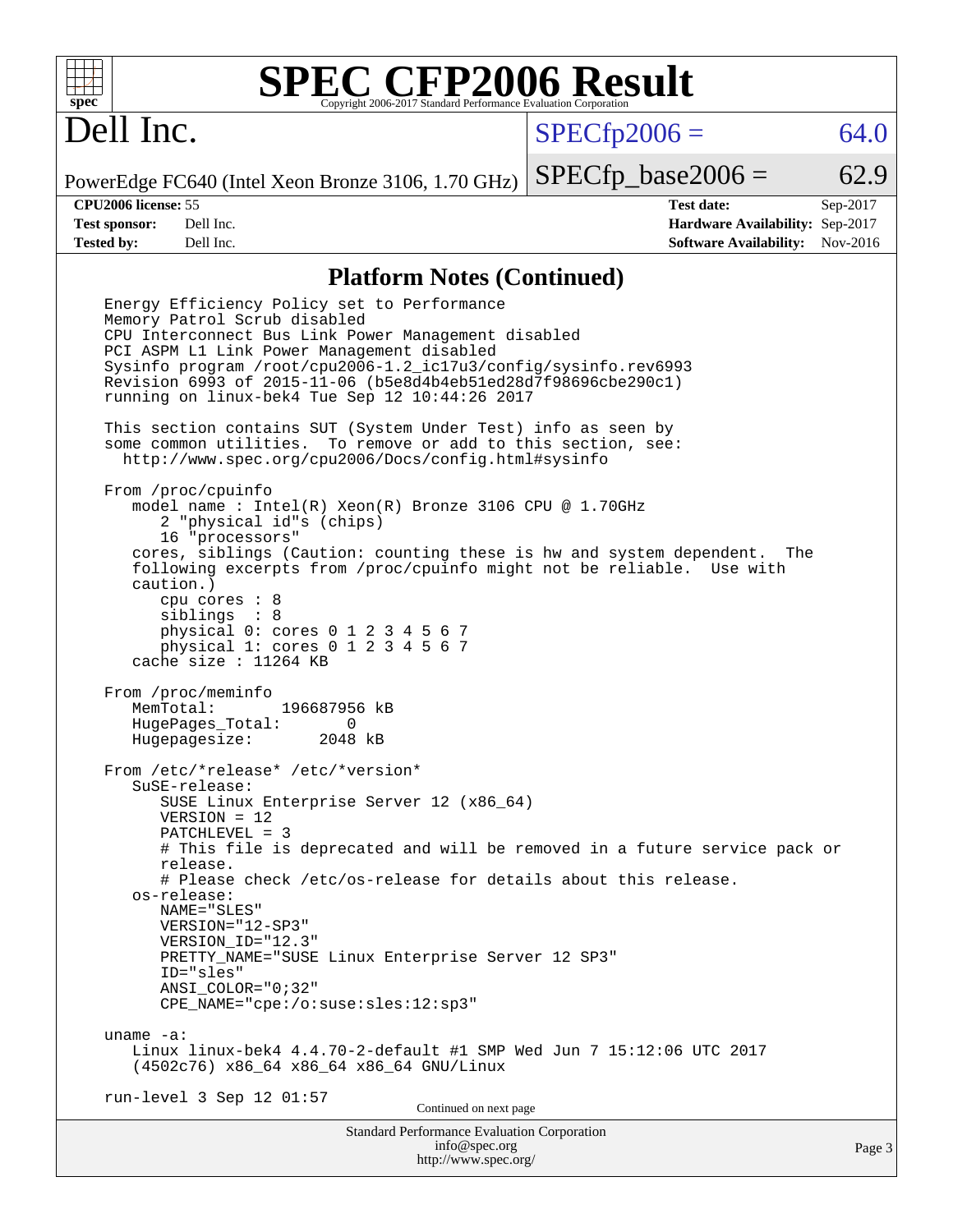| <b>SPEC CFP2006 Result</b><br>$spec^*$<br>Copyright 2006-2017 Standard Performance Evaluation Corporation                                                                                                                                                                                       |                                                                                                               |
|-------------------------------------------------------------------------------------------------------------------------------------------------------------------------------------------------------------------------------------------------------------------------------------------------|---------------------------------------------------------------------------------------------------------------|
| Dell Inc.                                                                                                                                                                                                                                                                                       | $SPECfp2006 =$<br>64.0                                                                                        |
| PowerEdge FC640 (Intel Xeon Bronze 3106, 1.70 GHz)                                                                                                                                                                                                                                              | $SPECfp\_base2006 =$<br>62.9                                                                                  |
| CPU2006 license: 55<br><b>Test sponsor:</b><br>Dell Inc.<br>Dell Inc.<br><b>Tested by:</b>                                                                                                                                                                                                      | <b>Test date:</b><br>Sep-2017<br>Hardware Availability: Sep-2017<br><b>Software Availability:</b><br>Nov-2016 |
| <b>Platform Notes (Continued)</b>                                                                                                                                                                                                                                                               |                                                                                                               |
| SPEC is set to: /root/cpu2006-1.2_ic17u3<br>Filesystem<br>Size Used Avail Use% Mounted on<br>Type<br>/dev/sda7<br>btrfs 855G<br>11G 844G<br>Additional information from dmidecode:                                                                                                              | $2\frac{3}{6}$ /                                                                                              |
| Warning: Use caution when you interpret this section. The 'dmidecode' program<br>reads system data which is "intended to allow hardware to be accurately<br>determined", but the intent may not be met, as there are frequent changes to<br>hardware, firmware, and the "DMTF SMBIOS" standard. |                                                                                                               |
| BIOS Dell Inc. 1.0.0 08/10/2017<br>Memory:<br>12x 002C00B3002C 18ASF2G72PDZ-2G6D1 16 GB 2 rank 2666 MHz, configured at 2133<br>MHz<br>4x Not Specified Not Specified                                                                                                                            |                                                                                                               |
| (End of data from sysinfo program)                                                                                                                                                                                                                                                              |                                                                                                               |
| <b>General Notes</b>                                                                                                                                                                                                                                                                            |                                                                                                               |
| Environment variables set by runspec before the start of the run:<br>KMP_AFFINITY = "granularity=fine, compact, 1, 0"<br>LD_LIBRARY_PATH = "/root/cpu2006-1.2_icl7u3/lib/ia32:/root/cpu2006-1.2_icl7u3/lib/intel64:/root/cpu2006-1.2_icl7u3/sh10.2"<br>OMP_NUM_THREADS = "8"                    |                                                                                                               |
| Binaries compiled on a system with 1x Intel Core i7-4790 CPU + 32GB RAM<br>memory using Redhat Enterprise Linux 7.2<br>Transparent Huge Pages enabled by default.<br>Filesystem page cache cleared with:<br>shell invocation of 'sync; echo 3 > /proc/sys/vm/drop_caches' prior to run          |                                                                                                               |
| <b>Base Compiler Invocation</b>                                                                                                                                                                                                                                                                 |                                                                                                               |
| C benchmarks:<br>$\text{icc}$ -m64                                                                                                                                                                                                                                                              |                                                                                                               |
| $C_{++}$ benchmarks:<br>icpc -m64                                                                                                                                                                                                                                                               |                                                                                                               |
| Fortran benchmarks:<br>ifort -m64                                                                                                                                                                                                                                                               |                                                                                                               |
| Benchmarks using both Fortran and C:<br>icc -m64 ifort -m64                                                                                                                                                                                                                                     |                                                                                                               |
|                                                                                                                                                                                                                                                                                                 |                                                                                                               |
| Standard Performance Evaluation Corporation<br>info@spec.org<br>http://www.spec.org/                                                                                                                                                                                                            | Page 4                                                                                                        |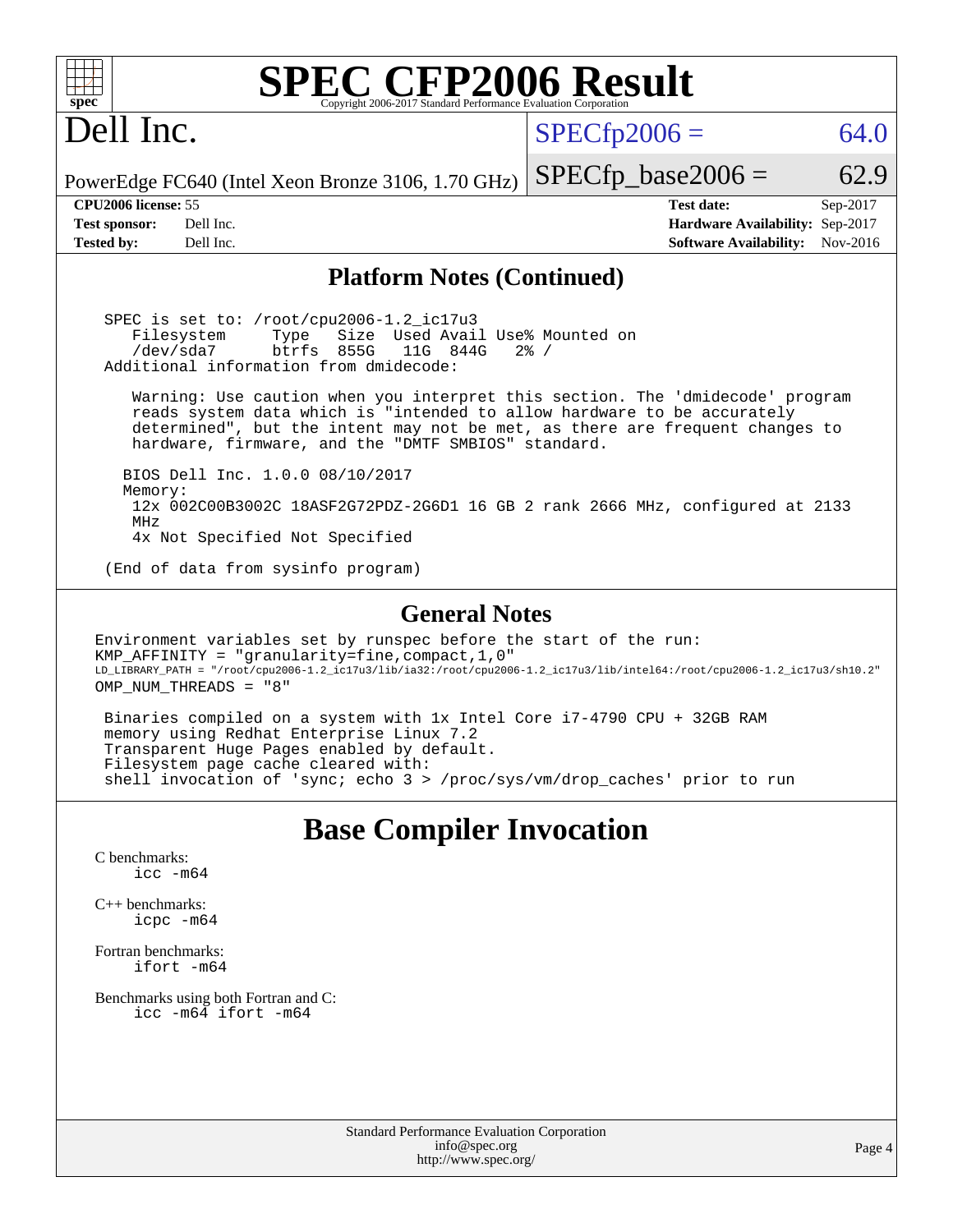

# **[SPEC CFP2006 Result](http://www.spec.org/auto/cpu2006/Docs/result-fields.html#SPECCFP2006Result)**

# Dell Inc.

 $SPECTp2006 = 64.0$ 

PowerEdge FC640 (Intel Xeon Bronze 3106, 1.70 GHz)

 $SPECTp\_base2006 = 62.9$ **[CPU2006 license:](http://www.spec.org/auto/cpu2006/Docs/result-fields.html#CPU2006license)** 55 **[Test date:](http://www.spec.org/auto/cpu2006/Docs/result-fields.html#Testdate)** Sep-2017 **[Test sponsor:](http://www.spec.org/auto/cpu2006/Docs/result-fields.html#Testsponsor)** Dell Inc. **[Hardware Availability:](http://www.spec.org/auto/cpu2006/Docs/result-fields.html#HardwareAvailability)** Sep-2017 **[Tested by:](http://www.spec.org/auto/cpu2006/Docs/result-fields.html#Testedby)** Dell Inc. **[Software Availability:](http://www.spec.org/auto/cpu2006/Docs/result-fields.html#SoftwareAvailability)** Nov-2016

## **[Base Portability Flags](http://www.spec.org/auto/cpu2006/Docs/result-fields.html#BasePortabilityFlags)**

| 435.gromacs: -DSPEC_CPU_LP64 -nofor_main                       |
|----------------------------------------------------------------|
| 436.cactusADM: -DSPEC CPU LP64 -nofor main                     |
|                                                                |
|                                                                |
|                                                                |
|                                                                |
|                                                                |
| 454.calculix: - DSPEC CPU LP64 - nofor main                    |
|                                                                |
|                                                                |
|                                                                |
| 481.wrf: -DSPEC CPU_LP64 -DSPEC_CPU_CASE_FLAG -DSPEC_CPU_LINUX |
|                                                                |
|                                                                |

### **[Base Optimization Flags](http://www.spec.org/auto/cpu2006/Docs/result-fields.html#BaseOptimizationFlags)**

[C benchmarks](http://www.spec.org/auto/cpu2006/Docs/result-fields.html#Cbenchmarks): [-xCORE-AVX2](http://www.spec.org/cpu2006/results/res2017q4/cpu2006-20170918-49829.flags.html#user_CCbase_f-xCORE-AVX2) [-ipo](http://www.spec.org/cpu2006/results/res2017q4/cpu2006-20170918-49829.flags.html#user_CCbase_f-ipo) [-O3](http://www.spec.org/cpu2006/results/res2017q4/cpu2006-20170918-49829.flags.html#user_CCbase_f-O3) [-no-prec-div](http://www.spec.org/cpu2006/results/res2017q4/cpu2006-20170918-49829.flags.html#user_CCbase_f-no-prec-div) [-parallel](http://www.spec.org/cpu2006/results/res2017q4/cpu2006-20170918-49829.flags.html#user_CCbase_f-parallel) [-qopt-prefetch](http://www.spec.org/cpu2006/results/res2017q4/cpu2006-20170918-49829.flags.html#user_CCbase_f-qopt-prefetch) [C++ benchmarks:](http://www.spec.org/auto/cpu2006/Docs/result-fields.html#CXXbenchmarks) [-xCORE-AVX2](http://www.spec.org/cpu2006/results/res2017q4/cpu2006-20170918-49829.flags.html#user_CXXbase_f-xCORE-AVX2) [-ipo](http://www.spec.org/cpu2006/results/res2017q4/cpu2006-20170918-49829.flags.html#user_CXXbase_f-ipo) [-O3](http://www.spec.org/cpu2006/results/res2017q4/cpu2006-20170918-49829.flags.html#user_CXXbase_f-O3) [-no-prec-div](http://www.spec.org/cpu2006/results/res2017q4/cpu2006-20170918-49829.flags.html#user_CXXbase_f-no-prec-div) [-qopt-prefetch](http://www.spec.org/cpu2006/results/res2017q4/cpu2006-20170918-49829.flags.html#user_CXXbase_f-qopt-prefetch) [Fortran benchmarks](http://www.spec.org/auto/cpu2006/Docs/result-fields.html#Fortranbenchmarks): [-xCORE-AVX2](http://www.spec.org/cpu2006/results/res2017q4/cpu2006-20170918-49829.flags.html#user_FCbase_f-xCORE-AVX2) [-ipo](http://www.spec.org/cpu2006/results/res2017q4/cpu2006-20170918-49829.flags.html#user_FCbase_f-ipo) [-O3](http://www.spec.org/cpu2006/results/res2017q4/cpu2006-20170918-49829.flags.html#user_FCbase_f-O3) [-no-prec-div](http://www.spec.org/cpu2006/results/res2017q4/cpu2006-20170918-49829.flags.html#user_FCbase_f-no-prec-div) [-parallel](http://www.spec.org/cpu2006/results/res2017q4/cpu2006-20170918-49829.flags.html#user_FCbase_f-parallel) [-qopt-prefetch](http://www.spec.org/cpu2006/results/res2017q4/cpu2006-20170918-49829.flags.html#user_FCbase_f-qopt-prefetch) [Benchmarks using both Fortran and C](http://www.spec.org/auto/cpu2006/Docs/result-fields.html#BenchmarksusingbothFortranandC): [-xCORE-AVX2](http://www.spec.org/cpu2006/results/res2017q4/cpu2006-20170918-49829.flags.html#user_CC_FCbase_f-xCORE-AVX2) [-ipo](http://www.spec.org/cpu2006/results/res2017q4/cpu2006-20170918-49829.flags.html#user_CC_FCbase_f-ipo) [-O3](http://www.spec.org/cpu2006/results/res2017q4/cpu2006-20170918-49829.flags.html#user_CC_FCbase_f-O3) [-no-prec-div](http://www.spec.org/cpu2006/results/res2017q4/cpu2006-20170918-49829.flags.html#user_CC_FCbase_f-no-prec-div) [-parallel](http://www.spec.org/cpu2006/results/res2017q4/cpu2006-20170918-49829.flags.html#user_CC_FCbase_f-parallel) [-qopt-prefetch](http://www.spec.org/cpu2006/results/res2017q4/cpu2006-20170918-49829.flags.html#user_CC_FCbase_f-qopt-prefetch)

## **[Peak Compiler Invocation](http://www.spec.org/auto/cpu2006/Docs/result-fields.html#PeakCompilerInvocation)**

[C benchmarks](http://www.spec.org/auto/cpu2006/Docs/result-fields.html#Cbenchmarks): [icc -m64](http://www.spec.org/cpu2006/results/res2017q4/cpu2006-20170918-49829.flags.html#user_CCpeak_intel_icc_64bit_bda6cc9af1fdbb0edc3795bac97ada53)

[C++ benchmarks:](http://www.spec.org/auto/cpu2006/Docs/result-fields.html#CXXbenchmarks) [icpc -m64](http://www.spec.org/cpu2006/results/res2017q4/cpu2006-20170918-49829.flags.html#user_CXXpeak_intel_icpc_64bit_fc66a5337ce925472a5c54ad6a0de310)

[Fortran benchmarks](http://www.spec.org/auto/cpu2006/Docs/result-fields.html#Fortranbenchmarks): [ifort -m64](http://www.spec.org/cpu2006/results/res2017q4/cpu2006-20170918-49829.flags.html#user_FCpeak_intel_ifort_64bit_ee9d0fb25645d0210d97eb0527dcc06e)

[Benchmarks using both Fortran and C](http://www.spec.org/auto/cpu2006/Docs/result-fields.html#BenchmarksusingbothFortranandC): [icc -m64](http://www.spec.org/cpu2006/results/res2017q4/cpu2006-20170918-49829.flags.html#user_CC_FCpeak_intel_icc_64bit_bda6cc9af1fdbb0edc3795bac97ada53) [ifort -m64](http://www.spec.org/cpu2006/results/res2017q4/cpu2006-20170918-49829.flags.html#user_CC_FCpeak_intel_ifort_64bit_ee9d0fb25645d0210d97eb0527dcc06e)

> Standard Performance Evaluation Corporation [info@spec.org](mailto:info@spec.org) <http://www.spec.org/>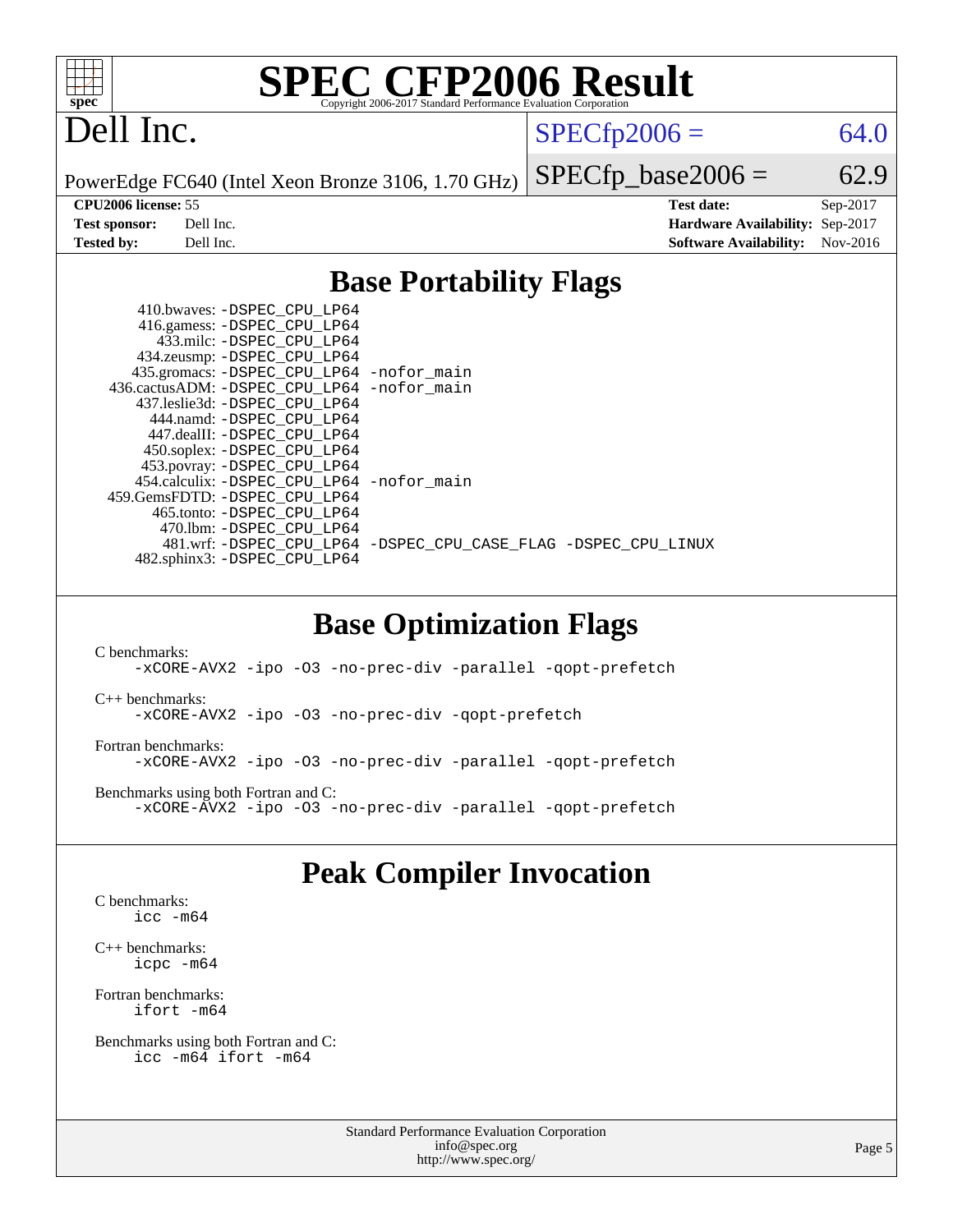

# **[SPEC CFP2006 Result](http://www.spec.org/auto/cpu2006/Docs/result-fields.html#SPECCFP2006Result)**

# Dell Inc.

 $SPECTp2006 = 64.0$ 

PowerEdge FC640 (Intel Xeon Bronze 3106, 1.70 GHz)

 $SPECTp\_base2006 = 62.9$ 

**[CPU2006 license:](http://www.spec.org/auto/cpu2006/Docs/result-fields.html#CPU2006license)** 55 **[Test date:](http://www.spec.org/auto/cpu2006/Docs/result-fields.html#Testdate)** Sep-2017 **[Test sponsor:](http://www.spec.org/auto/cpu2006/Docs/result-fields.html#Testsponsor)** Dell Inc. **[Hardware Availability:](http://www.spec.org/auto/cpu2006/Docs/result-fields.html#HardwareAvailability)** Sep-2017 **[Tested by:](http://www.spec.org/auto/cpu2006/Docs/result-fields.html#Testedby)** Dell Inc. **[Software Availability:](http://www.spec.org/auto/cpu2006/Docs/result-fields.html#SoftwareAvailability)** Nov-2016

## **[Peak Portability Flags](http://www.spec.org/auto/cpu2006/Docs/result-fields.html#PeakPortabilityFlags)**

Same as Base Portability Flags

# **[Peak Optimization Flags](http://www.spec.org/auto/cpu2006/Docs/result-fields.html#PeakOptimizationFlags)**

[C benchmarks](http://www.spec.org/auto/cpu2006/Docs/result-fields.html#Cbenchmarks):

433.milc: basepeak = yes

470.lbm: basepeak = yes

 $482$ .sphinx3: basepeak = yes

[C++ benchmarks:](http://www.spec.org/auto/cpu2006/Docs/result-fields.html#CXXbenchmarks)

```
 444.namd: -prof-gen(pass 1) -prof-use(pass 2) -xCORE-AVX2(pass 2)
      -par-num-threads=1-ipo-O3(pass 2)-no-prec-div(pass 2) -fno-alias -auto-ilp32
```
447.dealII: basepeak = yes

 $450$ .soplex: basepeak = yes

```
 453.povray: -prof-gen(pass 1) -prof-use(pass 2) -xCORE-AVX2(pass 2)
        -par-num-threads=1-ipo-O3(pass 2)-no-prec-div(pass 2) -unroll4 -ansi-alias
```
[Fortran benchmarks](http://www.spec.org/auto/cpu2006/Docs/result-fields.html#Fortranbenchmarks):

```
410.bwaves: basepeak = yes 416.gamess: -prof-gen(pass 1) -prof-use(pass 2) -xCORE-AVX2(pass 2)
            -par-num-threads=1-ipo-O3(pass 2)-no-prec-div(pass 2) -unroll2 -inline-level=0 -scalar-rep-
   434.zeusmp: basepeak = yes
   437.leslie3d: basepeak = yes
459.GemsFDTD: -prof-gen(pass 1) -prof-use(pass 2) -xCORE-AVX2(pass 2)
            -par-num-threads=1(pass 1) -ipo(pass 2) -O3(pass 2)
            -no-prec-div(pass 2) -unroll2 -inline-level=0
            -qopt-prefetch -parallel
     465.tonto: -prof-gen(pass 1) -prof-use(pass 2) -xCORE-AVX2(pass 2)
            -par-num-threads=1(pass 1) -ipo(pass 2) -O3(pass 2)
            -no-prec-div-inline-calloc-qopt-malloc-options=3
            -auto -unroll4
```
Continued on next page

```
Standard Performance Evaluation Corporation
            info@spec.org
          http://www.spec.org/
```